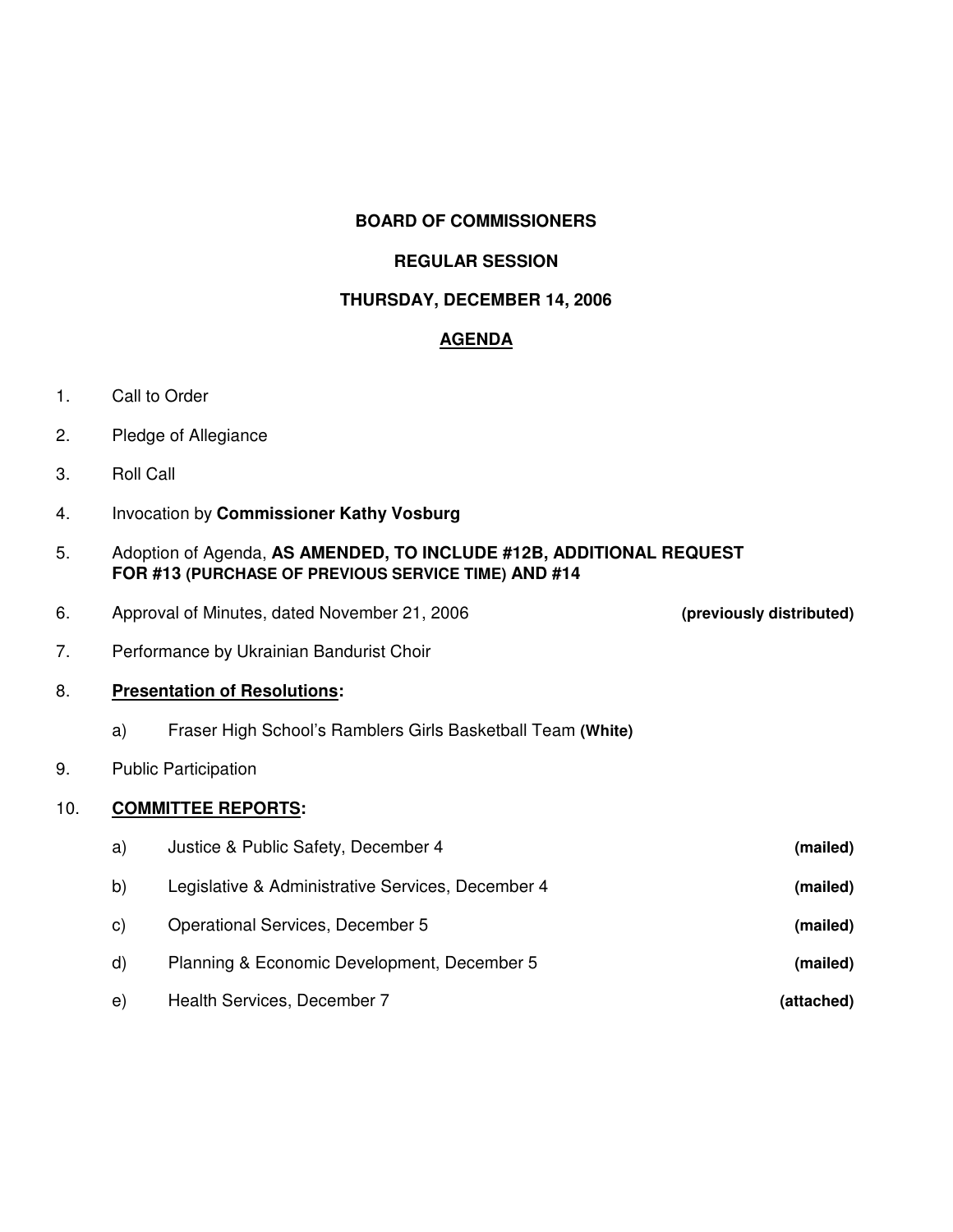# **BOARD OF COMMISSIONERS AGENDA DECEMBER 14, 2006 PAGE 2**

11. **RESOLUTIONS:**

|                     | f)            | Personnel, December 11                                                                                                                                                                                                                                                                                                                       | (attached) |  |
|---------------------|---------------|----------------------------------------------------------------------------------------------------------------------------------------------------------------------------------------------------------------------------------------------------------------------------------------------------------------------------------------------|------------|--|
|                     | g)            | Budget, December 12                                                                                                                                                                                                                                                                                                                          | (attached) |  |
|                     | h)            | Finance, December 13                                                                                                                                                                                                                                                                                                                         | (attached) |  |
| <b>RESOLUTIONS:</b> |               |                                                                                                                                                                                                                                                                                                                                              |            |  |
|                     | a)            | Urging the Michigan House of Representatives, State Senate and Governor<br>to Amend the Law Requiring Deposits on Beverage Containers (offered by<br>McCarthy)                                                                                                                                                                               | (mailed)   |  |
|                     | b)            | Honoring Thelma Mae Anderson $-80th$ Birthday (offered by Hill; recommended<br>by Finance Committee on 12-13-06)                                                                                                                                                                                                                             | (attached) |  |
|                     | $\mathsf{c})$ | Congratulating Richmond High School's Blue Devils - Winning First State<br>Championship (offered by Brdak and Rengert; recommended by Finance<br>Committee on 12-13-06)                                                                                                                                                                      | (attached) |  |
|                     | d)            | Congratulating Dakota High School's Cougars - Winning Division I State<br>Championship (offered by Brandenburg and Rengert; recommended by<br>Finance Committee on 12-13-06)                                                                                                                                                                 | (attached) |  |
|                     | e)            | Congratulating Fraser High School's Ramblers Girls Basketball Team for<br>Reaching State Class A Finals (offered by White; recommended by<br>Finance Committee on 12-13-06)                                                                                                                                                                  | (attached) |  |
|                     | f)            | Honoring Paul Faulker - Retirement from Bruce Township Fire Department<br>(offered by Brown; recommended by Finance Committee on 12-13-06)                                                                                                                                                                                                   | (attached) |  |
|                     | g)            | Establishing Salaries and Compensation in Lieu of Fees for Elected County<br>Officials and Per Diem Rates for County Boards and Commissions and<br>Providing for County Supplementary Pay Benefits for Circuit Court, Probate<br>Court and Certain District Court Judges for 2007 and 2008 (recommended<br>by Finance Committee on 12-13-06) | (attached) |  |
|                     | h)            | Establishing Salaries and Fringe Benefits for 2007 and 2008 for Macomb<br>County Road Commissioners (recommended by Finance Committee on<br>$12 - 13 - 06$                                                                                                                                                                                   | (attached) |  |
|                     | i)            | Commending Commissioner Nicholyn Brandenburg for Outstanding Public<br>Service (offered on behalf of Board)                                                                                                                                                                                                                                  | (attached) |  |
|                     | j)            | Commending Commissioner Bobby Hill for Outstanding Public Service<br>(offered on behalf of Board)                                                                                                                                                                                                                                            | (attached) |  |
|                     | k)            | Commending Commissioner Peggy Kennard for Outstanding Public Service<br>(offered on behalf of Board)                                                                                                                                                                                                                                         | (attached) |  |
|                     | $\vert$       | Commending Commissioner James McCarthy for Outstanding Public Service<br>(offered on behalf of Board)                                                                                                                                                                                                                                        | (attached) |  |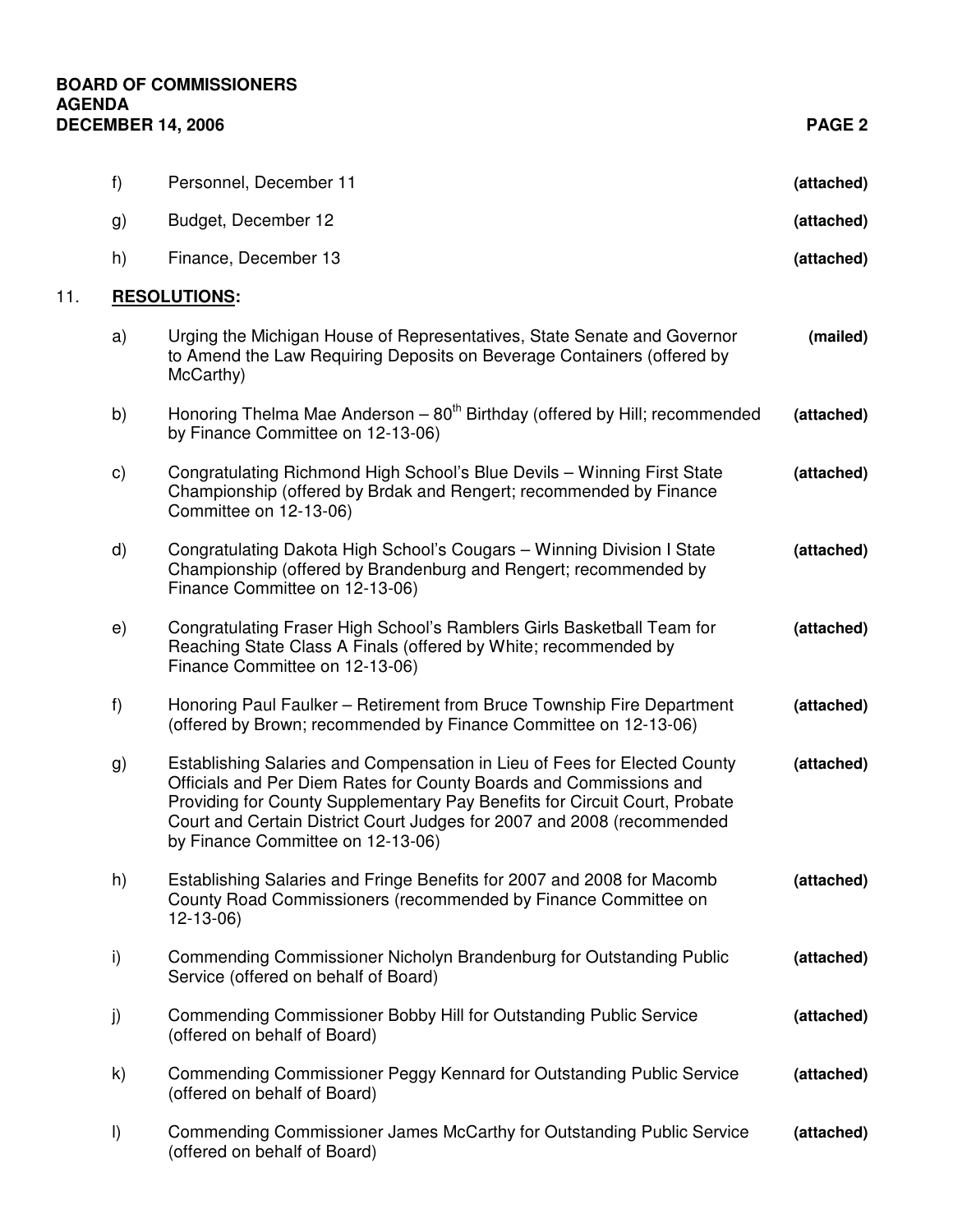# **BOARD OF COMMISSIONERS AGENDA DECEMBER 14, 2006 PAGE 3**

15. **APPOINTMENTS:**

|     | m)                                                     | <b>Commending Commissioner William Revoir for Outstanding Public Service</b><br>(offered on behalf of Board)                           | (attached)               |  |  |
|-----|--------------------------------------------------------|----------------------------------------------------------------------------------------------------------------------------------------|--------------------------|--|--|
|     | n)                                                     | Commending Chair Nancy White for Outstanding Public Service (offered<br>on behalf of Board)                                            | (attached)               |  |  |
| 12. | Items Waived by Community Services Committee Chair:    |                                                                                                                                        |                          |  |  |
|     | a)                                                     | Authorize Community Services Agency to Receive Funds from<br>Suburban Mobility Authority for Regional Transportation (SMART)           | (mailed)                 |  |  |
|     | b)                                                     | Authorize Community Services Agency to Receive Funds from Department<br>of Human Services                                              | (attached)               |  |  |
| 13. |                                                        | Requests to Purchase Previous Service Time                                                                                             | (mailed and<br>attached) |  |  |
| 14. | <b>Executive Session to Discuss Pending Litigation</b> |                                                                                                                                        |                          |  |  |
| 15. | <b>APPOINTMENTS:</b>                                   |                                                                                                                                        |                          |  |  |
|     | a)                                                     | <b>CRIMINAL JUSTICE BUILDING AUTHORITY</b><br>$3$ vacancies $-3$ year terms                                                            |                          |  |  |
|     |                                                        | (3 applications were mailed)                                                                                                           |                          |  |  |
|     | b)                                                     | <b>HEALTH DEPARTMENT HEARING BOARD</b><br><b>Commissioner Delegate and Alternate</b><br>Citizen-at-Large and Alternate<br>2 year terms |                          |  |  |
|     |                                                        | (revised letter from Board Chair is attached)                                                                                          |                          |  |  |
|     | $\mathsf{c})$                                          | <b>LIBRARY BOARD</b><br>1 vacancy $-5$ year term                                                                                       |                          |  |  |
|     |                                                        | (1 application was mailed)                                                                                                             |                          |  |  |
|     | d)                                                     | <b>PARKS AND RECREATION COMMISSION</b><br>$3$ vacancies $-3$ year terms                                                                |                          |  |  |
|     |                                                        | (3 applications were mailed; 3 applications are attached)                                                                              |                          |  |  |
|     |                                                        |                                                                                                                                        |                          |  |  |

e) **PLANNING COMMISSION**

2 vacancies – 3 year terms

(1 application was mailed; 1 application is attached)